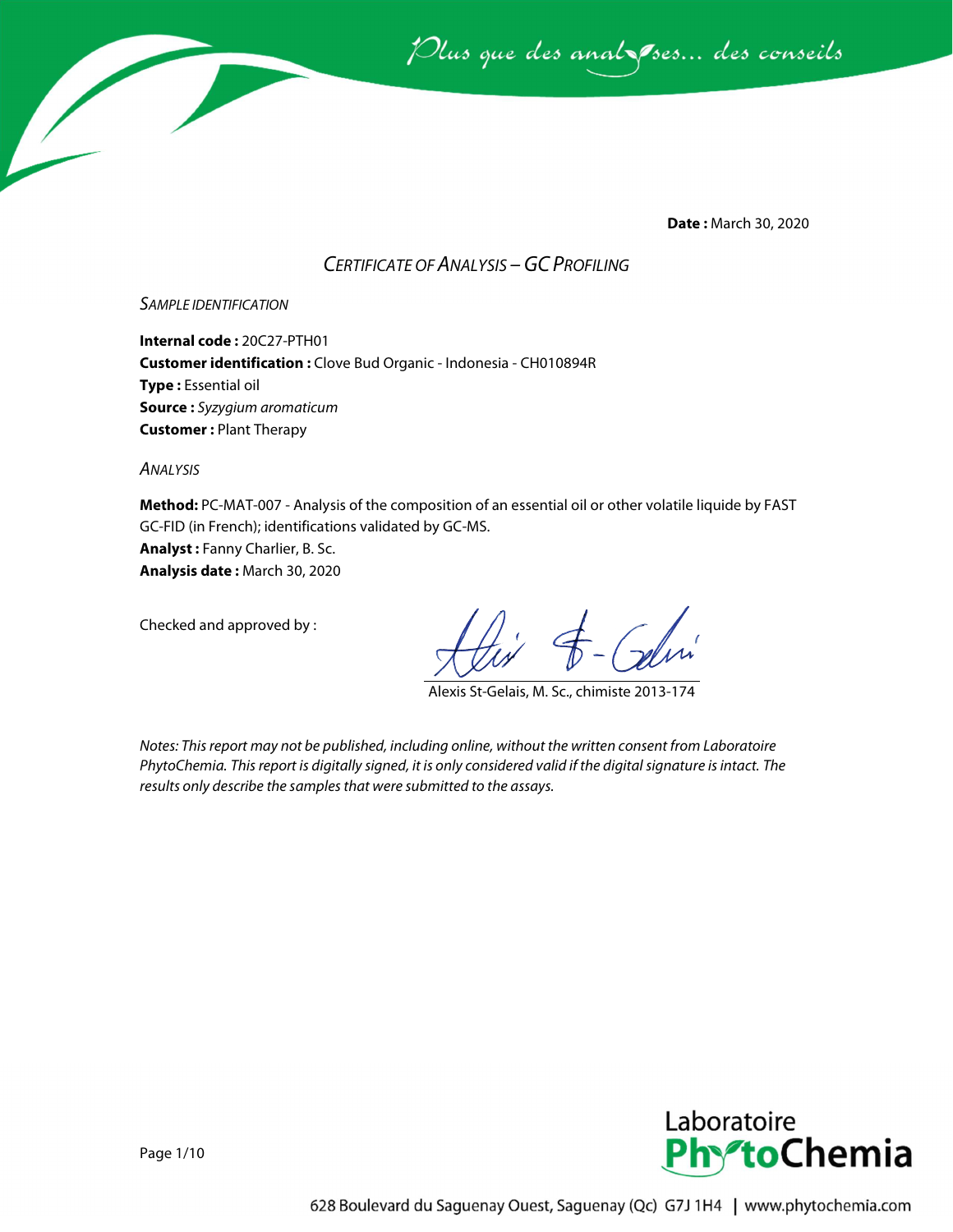#### *PHYSICOCHEMICAL DATA*

**Physical aspect:** Faintly yellow liquid **Refractive index:** 1.5345 ± 0.0003 (20 °C)

*ISO3142:1997 -OIL OF CLOVE BUD*

| Compound                | <b>Min.</b> % | Max. $%$ | Observed % | <b>Complies?</b> |
|-------------------------|---------------|----------|------------|------------------|
| Eugenyl acetate         |               |          |            | Yes              |
| β-Caryophyllene         |               |          |            | Yes              |
| Eugenol                 |               |          |            | Yes              |
| <b>Refractive index</b> | '.5280        | 1.5380   | 1.5345     | Yes              |

#### *CONCLUSION*

No adulterant, contaminant or diluent has been detected using this method. The oil complies with the ISO standard for clove bud oil.



**PhroChemia**<br>*PhroChemia*<br>*Plus que des anal pres... des conseils*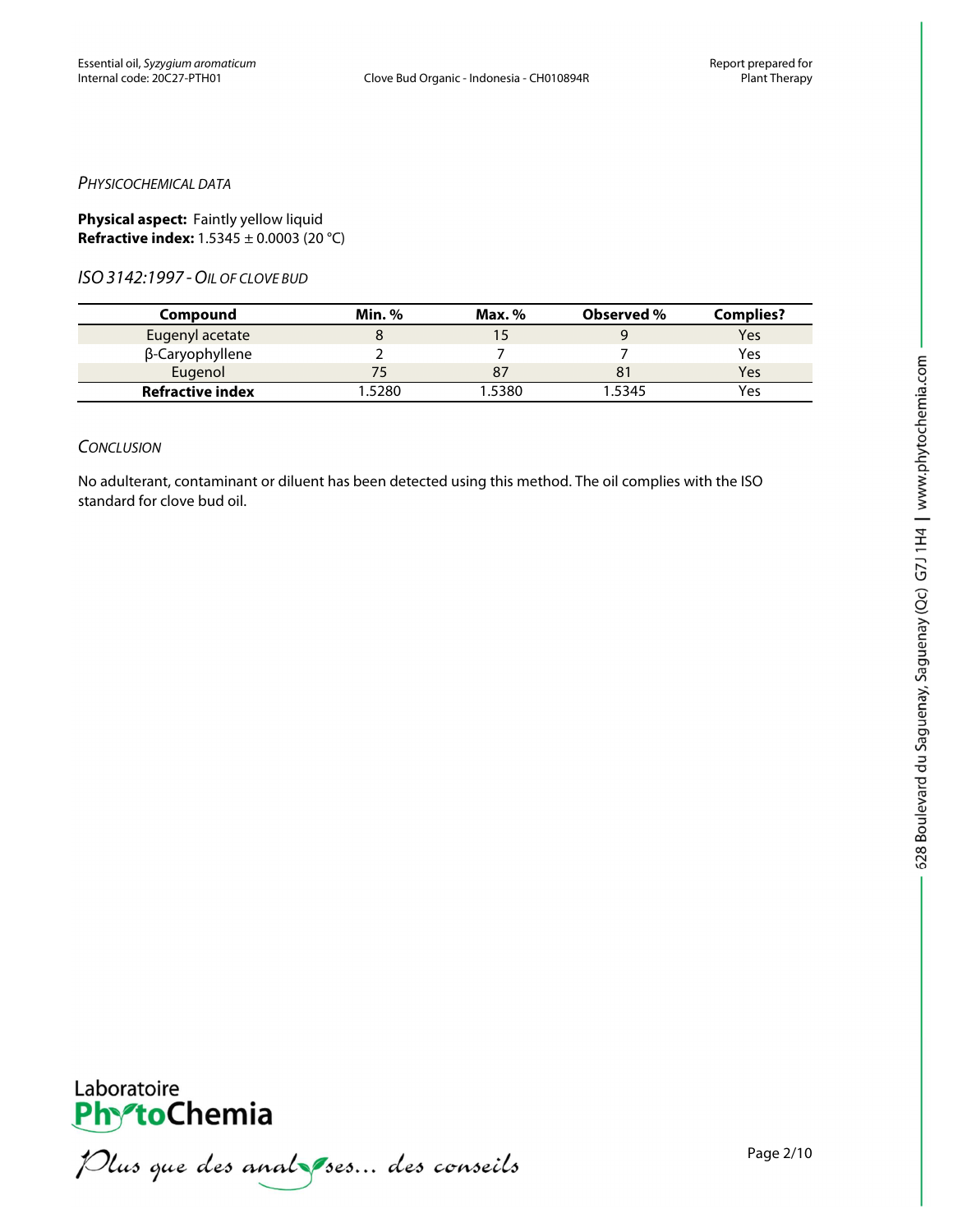### *ANALYSIS SUMMARY – CONSOLIDATED CONTENTS*

New readers of similar reports are encouraged to read table footnotes at least once.

| <b>Identification</b>             | $\%$  | <b>Classe</b>            |
|-----------------------------------|-------|--------------------------|
| Acetone                           | tr    | Aliphatic ketone         |
| Isovaleral                        | tr    | Aliphatic aldehyde       |
| 2-Methylbutyral                   | tr    | Aliphatic aldehyde       |
| Furfural                          | tr    | Furan                    |
| Linalool                          | 0.01  | Monoterpenic alcohol     |
| (E)-4,8-Dimethylnona-1,3,7-triene | tr    | Terpene derivative       |
| Methyl salicylate                 | 0.05  | Phenolic ester           |
| Chavicol                          | 0.10  | Phenylpropanoid          |
| a-Cubebene                        | 0.04  | Sesquiterpene            |
| Eugenol                           | 80.75 | Phenylpropanoid          |
| Dihydroeugenol                    | 0.11  | Phenylpropanoid          |
| a-Copaene                         | 0.16  | Sesquiterpene            |
| Vanillin                          | 0.02  | Simple phenolic          |
| Isocaryophyllene                  | 0.02  | Sesquiterpene            |
| Methyleugenol                     | 0.02  | Phenylpropanoid          |
| β-Caryophyllene                   | 7.35  | Sesquiterpene            |
| Caryophylla-4(12),8(13)-diene     | 0.03  | Sesquiterpene            |
| 9-epi-Isocaryophyllene            | 0.01  | Sesquiterpene            |
| a-Humulene                        | 0.53  | Sesquiterpene            |
| (E)-Isoeugenol                    | 0.05  | Phenylpropanoid          |
| allo-Aromadendrene                | 0.04  | Sesquiterpene            |
| trans-Cadina-1(6),4-diene         | 0.04  | Sesquiterpene            |
| y-Muurolene                       | 0.02  | Sesquiterpene            |
| β-Selinene                        | 0.02  | Sesquiterpene            |
| δ-Selinene                        | 0.01  | Sesquiterpene            |
| a-Selinene                        | 0.02  | Sesquiterpene            |
| (3Z, 6E)-α-Farnesene              | 0.01  | Sesquiterpene            |
| α-Muurolene                       | 0.01  | Sesquiterpene            |
| γ-Cadinene                        | 0.09  | Sesquiterpene            |
| trans-Calamenene                  | 0.05  | Sesquiterpene            |
| δ-Cadinene                        | 0.16  | Sesquiterpene            |
| Eugenyl acetate                   | 9.12  | Phenylpropanoid ester    |
| a-Calacorene                      | 0.04  | Sesquiterpene            |
| Unknown                           | 0.05  | Unknown                  |
| Unknown                           | 0.02  | Phenylpropanoid          |
| Caryophyllenyl alcohol            | 0.03  | Sesquiterpenic alcohol   |
| Caryophyllene oxide               | 0.18  | Sesquiterpenic ether     |
| Caryophyllene oxide isomer        | 0.03  | Sesquiterpenic ether     |
| Unknown                           | 0.08  | Oxygenated sesquiterpene |
| Humulene epoxide I                | 0.01  | Sesquiterpenic ether     |
| Humulol                           | 0.02  | Sesquiterpenic alcohol   |
| Humulene epoxide II               | 0.02  | Sesquiterpenic ether     |
| 1-epi-Cubenol                     | 0.04  | Sesquiterpenic alcohol   |
| 1,10-diepi-Cubenol                | tr    | Sesquiterpenic alcohol   |
| Caryophylladienol I               | 0.02  | Sesquiterpenic alcohol   |
| Caryophylladienol II              | 0.03  | Sesquiterpenic alcohol   |
| τ-Cadinol                         | 0.01  | Sesquiterpenic alcohol   |

Laboratoire<br>PhytoChemia<br>*Plus que des analyses... des conseils*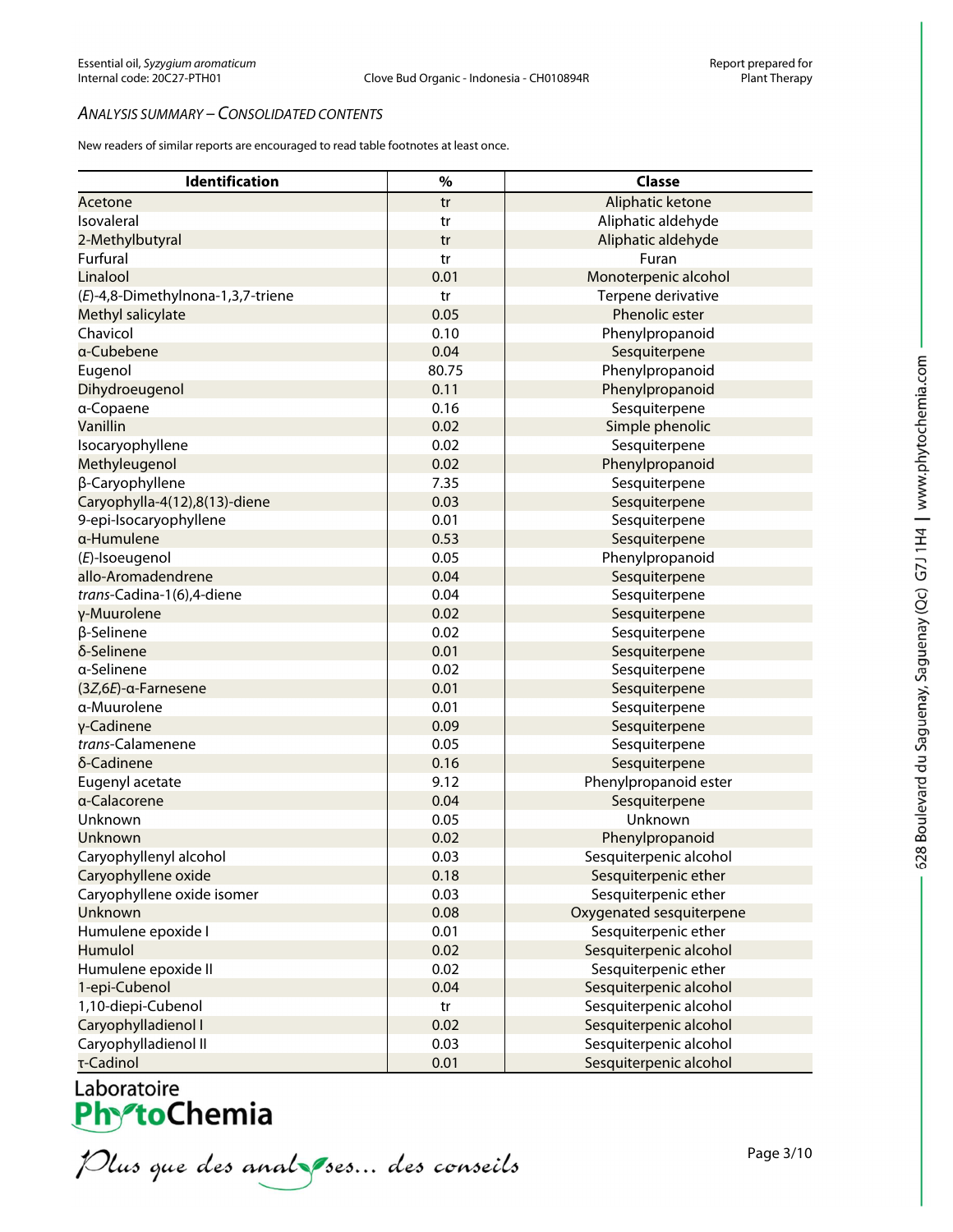| τ-Muurolol                                              | 0.03   | Sesquiterpenic alcohol |
|---------------------------------------------------------|--------|------------------------|
| a-Muurolol                                              | 0.02   | Sesquiterpenic alcohol |
| Unknown                                                 | 0.02   | Sesquiterpenic alcohol |
| a-Cadinol                                               | 0.02   | Sesquiterpenic alcohol |
| 14-Hydroxy-(Z)-caryophyllene                            | 0.06   | Sesquiterpenic alcohol |
| 14-Hydroxy-9-epi-(E)-caryophyllene                      | 0.01   | Sesquiterpenic alcohol |
| 14-Hydroxy-(E)-caryophyllene                            | 0.06   | Sesquiterpenic alcohol |
| (E)-Coniferyl alcohol                                   | 0.01   | Phenylpropanoid        |
| (E)-4-(3-Hydroxy-1-propenyl)-2-methoxyphenyl<br>acetate | 0.01   | Phenylpropanoid ester  |
| <b>Unknown</b>                                          | 0.02   | Lignan                 |
| Unknown                                                 | 0.01   | Lignan                 |
| Squalene                                                | 0.03   | <b>Triterpene</b>      |
| <b>Consolidated total</b>                               | 99.70% |                        |

tr: The compound has been detected below 0.005% of total signal.

Note: no correction factor was applied

**About "consolidated" data:** The table above presents the breakdown of the sample volatile constituents after applying an algorithm to collapse data acquired from the multi-columns system of PhytoChemia into a single set of consolidated contents. In case of discrepancies between columns, the algorithm is set to prioritize data from the most standard DB-5 column, and smallest values so as to avoid overestimating individual content. This process is semi-automatic. Advanced users are invited to consult the "Full analysis data" table after the chromatograms in this report to access the full untreated data and perform their own calculations if needed.

**Unknowns:** Unknown compounds' mass spectral data is presented in the "Full analysis data" table. The occurrence of unknown compounds is to be expected in many samples, and does not denote particular problems unless noted otherwise in the conclusion.



Phronone<br>Phrononia<br>*Plus que des anal pres... des conseils*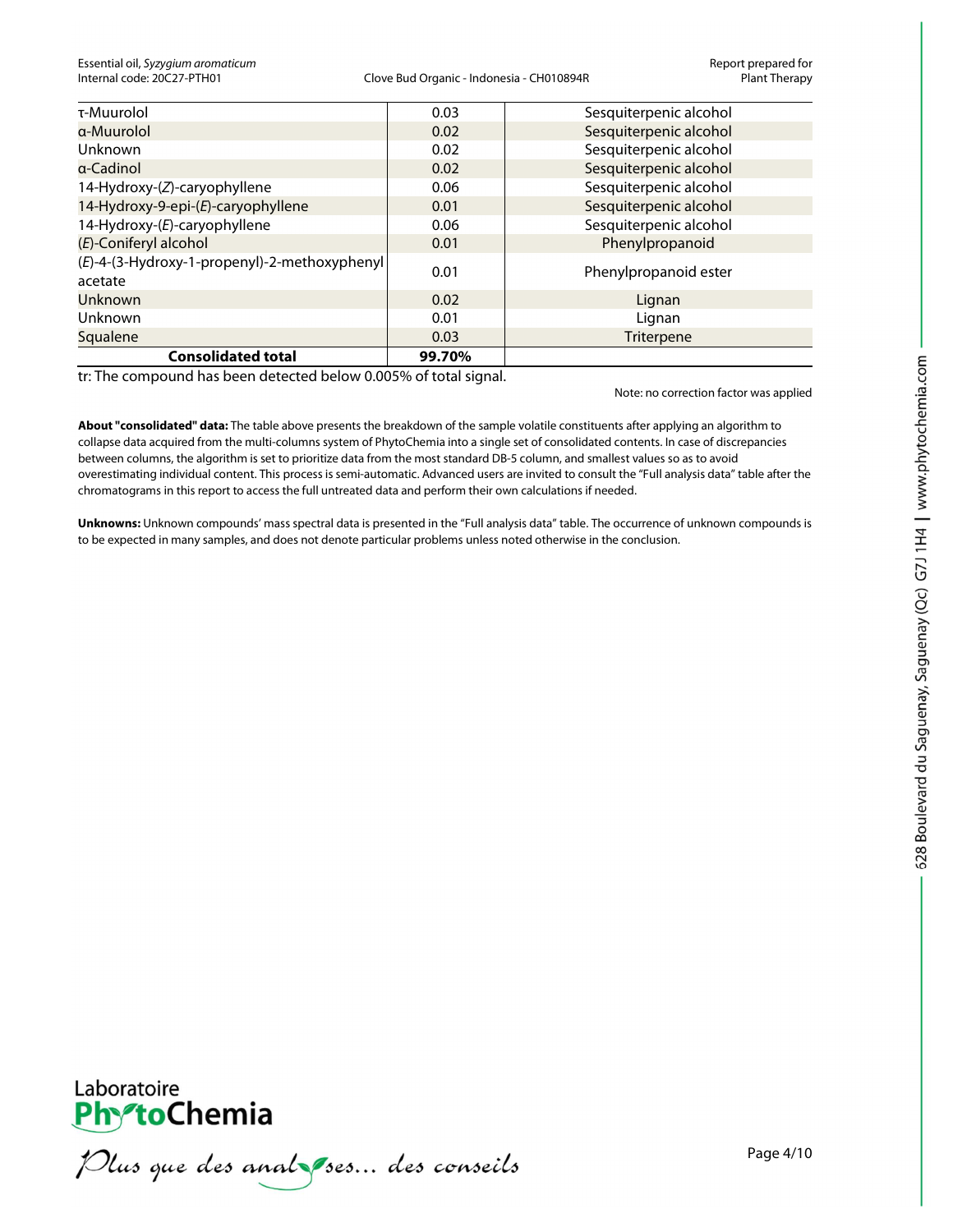# This page was intentionally left blank. The following pages present the complete data of the analysis.



Plus que des analzes... des conseils

Page 5/10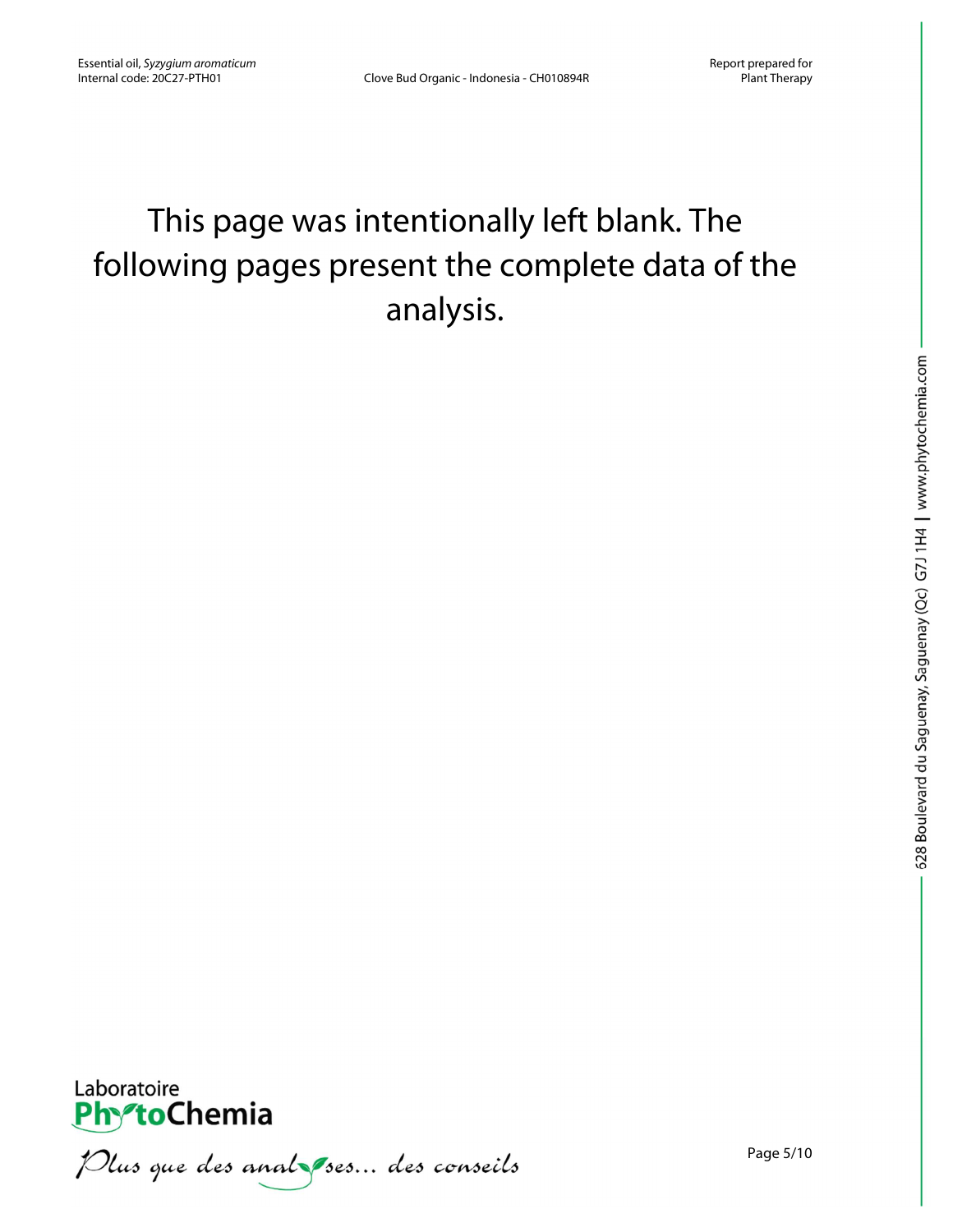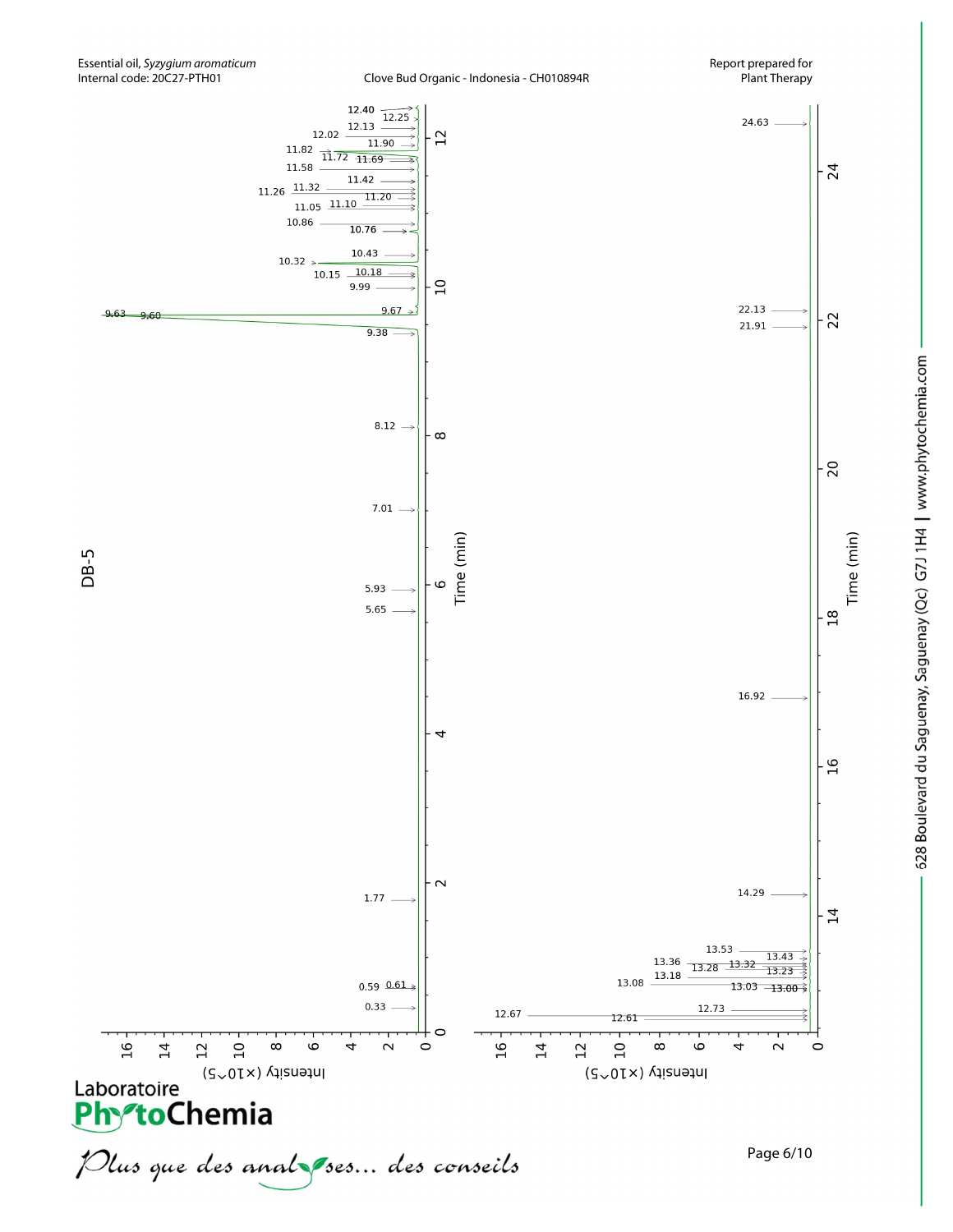

DB-WAX

628 Boulevard du Saguenay, Saguenay (Qc) G7J 1H4 | www.phytochemia.com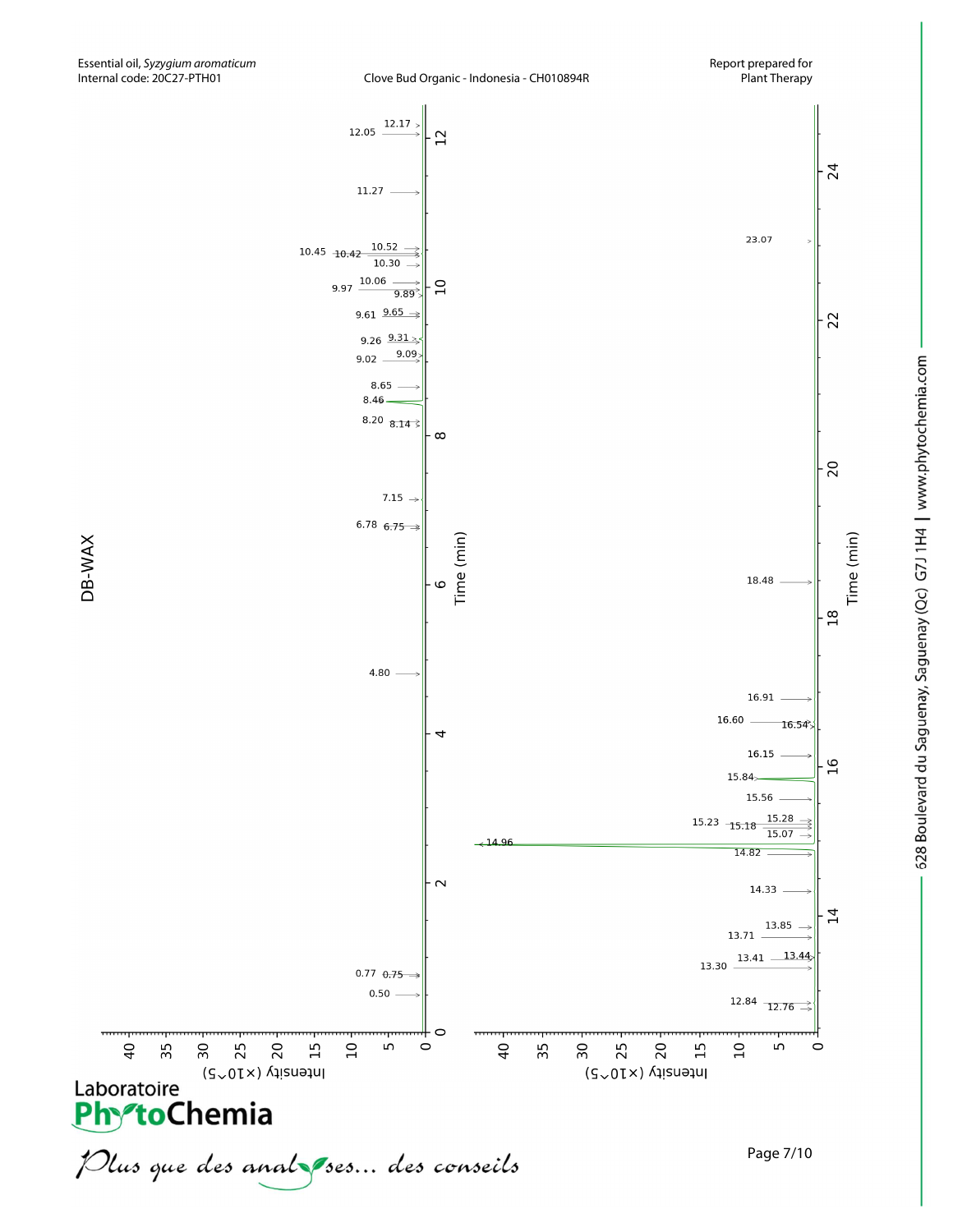## *FULL ANALYSIS DATA*

|                                                                                 | <b>Column DB-5</b> |      |         | <b>Column DB-WAX</b> |      |       |
|---------------------------------------------------------------------------------|--------------------|------|---------|----------------------|------|-------|
| <b>Identification</b>                                                           | R.T                | R.I  | $\%$    | R.T                  | R.I  | $\%$  |
| Acetone                                                                         | 0.33               | 522  | tr      | 0.50                 | 786  | tr    |
| Isovaleral                                                                      | 0.59               | 640  | tr      | 0.77                 | 892  | tr    |
| 2-Methylbutyral                                                                 | 0.61               | 651  | tr      | 0.75                 | 884  | tr    |
| <b>Furfural</b>                                                                 | 1.77               | 834  | tr      | 6.75                 | 1414 | 0.02  |
| Linalool                                                                        | 5.65               | 1100 | 0.01    | 8.14                 | 1518 | 0.01  |
| $(E) - 4,8$ -                                                                   |                    |      |         |                      |      |       |
| Dimethylnona-<br>1,3,7-triene                                                   | 5.93               | 1118 | tr      | 4.80                 | 1274 | 0.01  |
| Methyl salicylate                                                               | 7.01               | 1189 | 0.05    | 10.52                | 1707 | 0.08  |
| Chavicol                                                                        | 8.12               | 1265 | 0.10    | 16.60*               | 2276 | 0.15  |
| a-Cubebene                                                                      | 9.38               | 1348 | 0.04    | 6.78                 | 1417 | 0.03  |
| Eugenol                                                                         | 9.60+              | 1364 | 81.02   | 14.96*               | 2108 | 80.63 |
| Dihydroeugenol                                                                  | $9.63+$            | 1366 | [81.02] | 14.33                | 2048 | 0.11  |
| a-Copaene                                                                       | $9.67+$            | 1368 | [81.02] | 7.15                 | 1444 | 0.16  |
| Vanillin                                                                        | 9.99               | 1391 | 0.02    | 18.48                | 2480 | 0.01  |
| Isocaryophyllene                                                                | 10.15              | 1402 | 0.02    | 8.20                 | 1522 | 0.02  |
| Methyleugenol                                                                   | 10.18              | 1404 | 0.02    | 13.41                | 1961 | 0.02  |
| β-Caryophyllene                                                                 | 10.32              | 1415 | 7.35    | 8.46                 | 1543 | 7.15  |
| Caryophylla-<br>4(12),8(13)-diene                                               | 10.43              | 1423 | 0.03    | 8.65                 | 1558 | 0.02  |
| 9-epi-<br>Isocaryophyllene                                                      | 10.76*             | 1448 | 0.59    | 9.09                 | 1591 | 0.01  |
| a-Humulene                                                                      | 10.76*             | 1448 | [0.59]  | 9.31                 | 1609 | 0.53  |
| (E)-Isoeugenol<br>allo-                                                         | 10.76*             | 1448 | [0.59]  | 16.54*               | 2269 | 0.06  |
| Aromadendrene<br>trans-Cadina-                                                  | 10.86              | 1455 | 0.04    | 9.02                 | 1586 | 0.02  |
| 1(6), 4-diene                                                                   | 11.05              | 1470 | 0.04    | 9.26                 | 1605 | 0.05  |
| γ-Muurolene                                                                     | 11.10              | 1473 | 0.02    | 9.61                 | 1633 | 0.01  |
| β-Selinene                                                                      | 11.20              | 1480 | 0.02    | 9.89                 | 1656 | 0.02  |
| δ-Selinene                                                                      | 11.26              | 1485 | 0.01    | 9.65                 | 1636 | tr    |
| a-Selinene                                                                      | 11.32              | 1489 | 0.02    | 9.97                 | 1662 | 0.01  |
| $(3Z, 6E)$ -a-<br>Farnesene                                                     | $11.42*$           | 1497 | 0.02    | 10.30                | 1688 | 0.01  |
| a-Muurolene                                                                     | $11.42*$           | 1497 | [0.02]  | 10.06                | 1670 | 0.01  |
| γ-Cadinene                                                                      | 11.58              | 1509 | 0.09    | 10.42                | 1699 | 0.03  |
| trans-Calamenene                                                                | 11.69              | 1518 | 0.05    | 11.27                | 1771 | 0.06  |
| δ-Cadinene                                                                      | 11.72              | 1520 | 0.16    | 10.45                | 1702 | 0.15  |
| Eugenyl acetate                                                                 | 11.82              | 1528 | 9.12    | 15.84                | 2197 | 9.03  |
| a-Calacorene                                                                    | 11.90              | 1534 | 0.04    | 12.17                | 1849 | 0.01  |
| Unknown [m/z<br>164, 135 (98), 93<br>(86), 107 (83), 79<br>(69)                 | 12.02              | 1544 | 0.05    | 12.05                | 1838 | 0.04  |
| Unknown [m/z<br>180, 93 (70), 55<br>(62), 77 (55), 164<br>$(55)$ , 103 $(50)$ ] | 12.13              | 1552 | 0.02    |                      |      |       |

Laboratoire<br>**Phy<sup>s</sup>toChemia** 

628 Boulevard du Saguenay, Saguenay (Qc) G7J 1H4 | www.phytochemia.com

Plus que des analzes... des conseils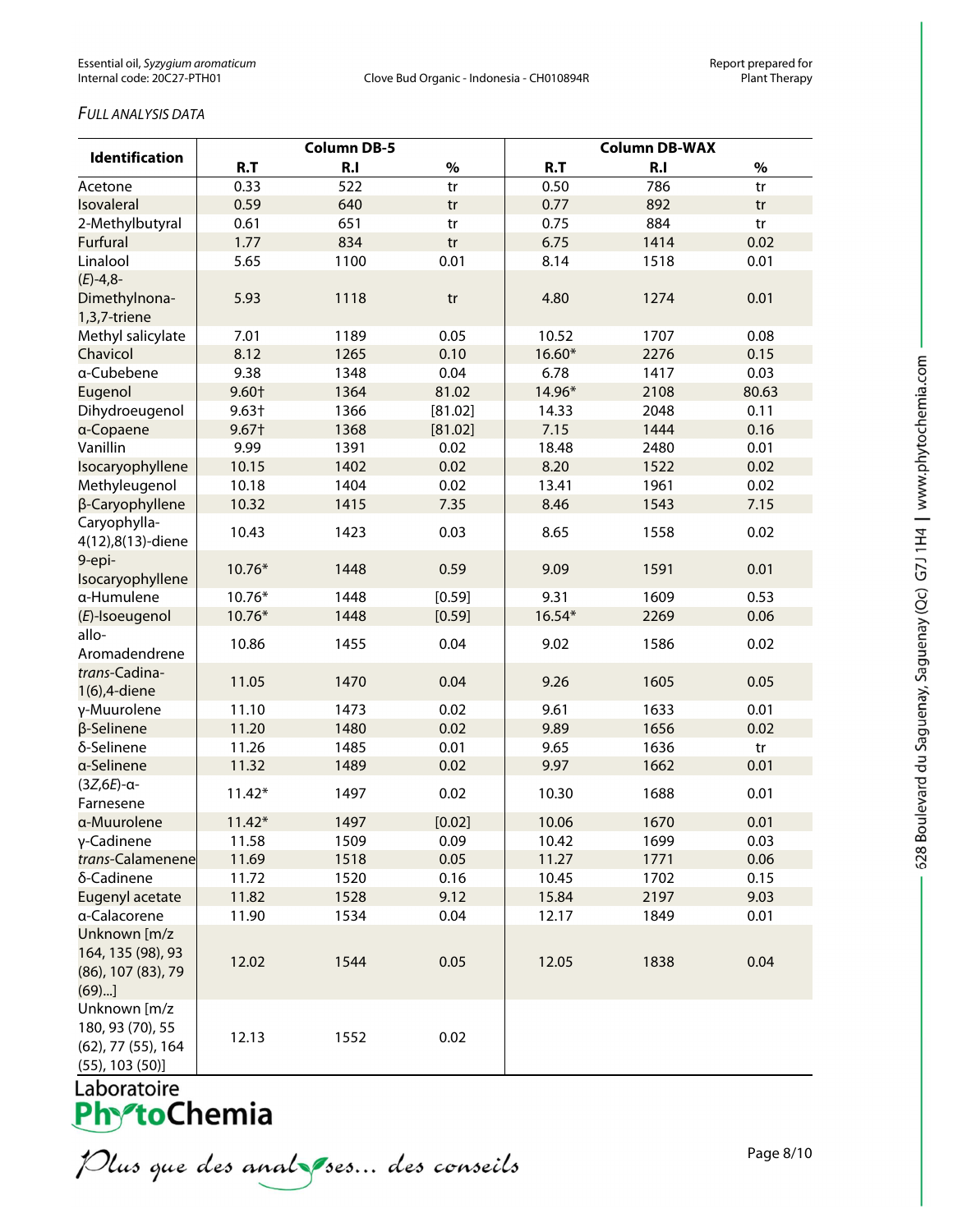Essential oil, *Syzygium aromaticum* Report prepared for

Clove Bud Organic - Indonesia - CH010894R

| Caryophyllenyl<br>alcohol                                                                                          | 12.25  | 1562 | 0.03   | 13.71    | 1989 | 0.03    |
|--------------------------------------------------------------------------------------------------------------------|--------|------|--------|----------|------|---------|
| Caryophyllene<br>oxide                                                                                             | 12.40* | 1574 | 0.21   | 12.84    | 1908 | 0.18    |
| Caryophyllene<br>oxide isomer                                                                                      | 12.40* | 1574 | [0.21] | 12.76    | 1901 | 0.03    |
| Unknown [m/z<br>161, 187 (32), 105<br>$(30)$ , 205 $(24)$<br>222(3)                                                | 12.40* | 1574 | [0.21] | 15.07    | 2120 | 0.08    |
| Humulene<br>epoxide I                                                                                              | 12.61  | 1590 | 0.01   | 13.30    | 1951 | 0.02    |
| Humulol                                                                                                            | 12.67  | 1594 | 0.02   | 14.82    | 2095 | 0.02    |
| Humulene<br>epoxide II                                                                                             | 12.74  | 1600 | 0.02   | 13.44*   | 1964 | 0.03    |
| 1-epi-Cubenol                                                                                                      | 13.00* | 1622 | 0.04   | 13.85    | 2002 | 0.04    |
| 1,10-diepi-<br>Cubenol                                                                                             | 13.00* | 1622 | [0.04] | 13.44*   | 1964 | [0.03]  |
| Caryophylladienol<br>$\mathbf{I}$                                                                                  | 13.03  | 1624 | 0.02   | $16.15*$ | 2229 | 0.04    |
| Caryophylladienol<br>Ш                                                                                             | 13.08  | 1628 | 0.03   | $16.15*$ | 2229 | [0.04]  |
| τ-Cadinol                                                                                                          | 13.18* | 1636 | 0.04   | 14.96*   | 2108 | [80.63] |
| τ-Muurolol                                                                                                         | 13.18* | 1636 | [0.04] | 15.18    | 2130 | 0.03    |
| a-Muurolol                                                                                                         | 13.23  | 1641 | 0.02   | 15.28    | 2140 | 0.05    |
| Unknown cadinol<br>analog II [m/z 95,<br>121 (73), 43 (57),<br>79 (43), 161 (43),<br>109 )40) 204<br>(35), 222(2)] | 13.28  | 1644 | 0.02   | 15.23    | 2136 | 0.01    |
| a-Cadinol                                                                                                          | 13.32  | 1648 | 0.02   | 15.56    | 2169 | 0.05    |
| 14-Hydroxy-(Z)-<br>caryophyllene                                                                                   | 13.36  | 1651 | 0.06   | 16.60*   | 2276 | [0.15]  |
| 14-Hydroxy-9-epi-<br>(E)-caryophyllene                                                                             | 13.42  | 1656 | 0.01   | 16.54*   | 2269 | [0.06]  |
| 14-Hydroxy-(E)-<br>caryophyllene                                                                                   | 13.52  | 1665 | 0.06   | 16.91    | 2308 | 0.06    |
| (E)-Coniferyl<br>alcohol                                                                                           | 14.28  | 1729 | 0.01   | 23.07    | 3051 | 0.02    |
| $(E)$ -4-(3-Hydroxy-<br>1-propenyl)-2-<br>methoxyphenyl<br>acetate                                                 | 16.92  | 1969 | 0.01   |          |      |         |
| Unknown [m/z<br>326, 148 (67), 147<br>$(41)$ , 117 $(30)$ , 91<br>(22)                                             | 21.91  | 2504 | 0.02   |          |      |         |
| Unknown [m/z<br>326, 150 (54), 161<br>(42), 202 (41), 201<br>(28)]                                                 | 22.13  | 2530 | 0.01   |          |      |         |

Laboratoire<br>**PhytoChemia**<br>*Plus que des anal ses... des conseils* 

Page 9/10